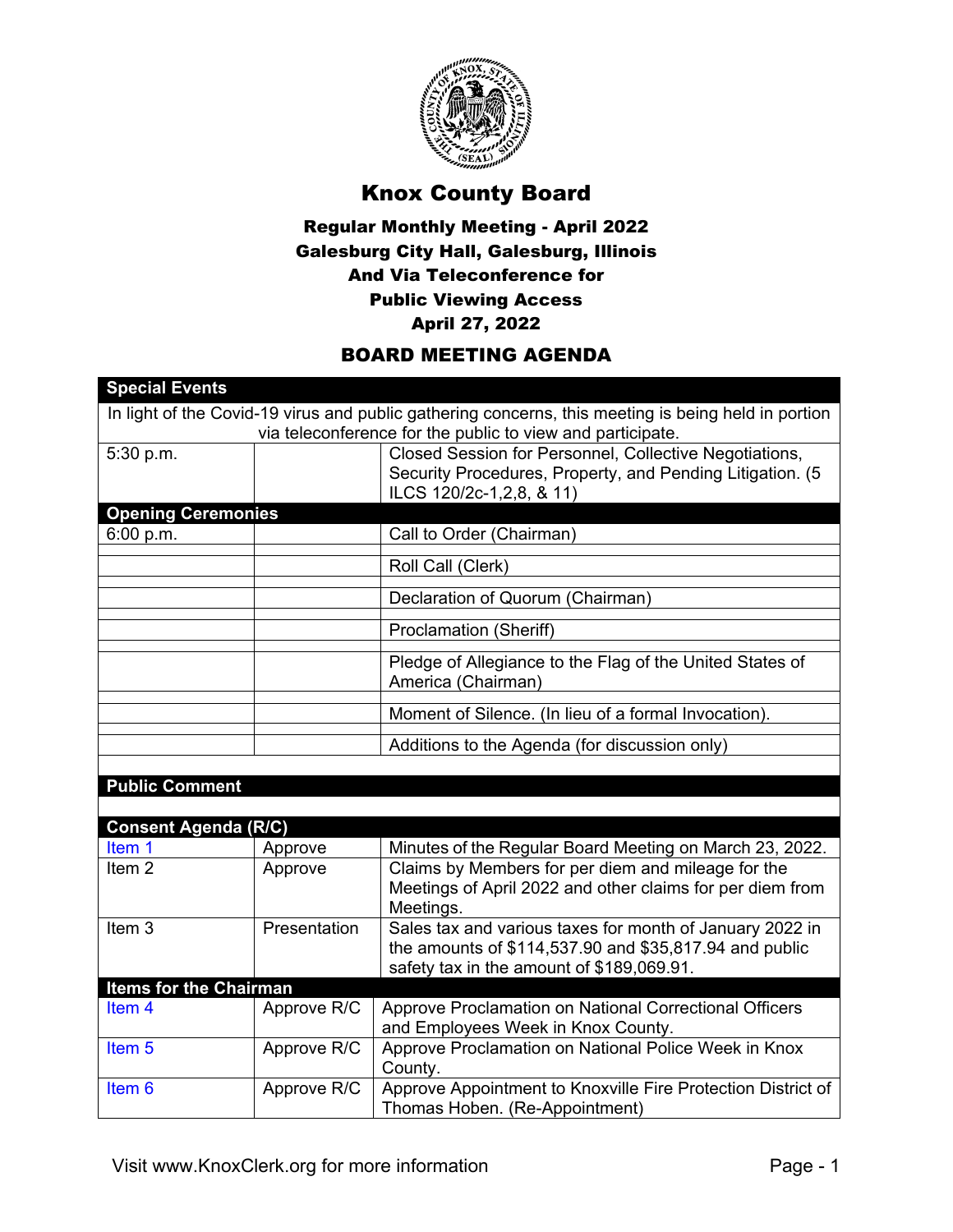| Item 7                | Approve R/C  | Approve Appointments to Williamsfield Fire Protection<br>District of Ty Landon, Dustin Courson, and Michael Gibbs.<br>(Re-Appointments)                                                                           |
|-----------------------|--------------|-------------------------------------------------------------------------------------------------------------------------------------------------------------------------------------------------------------------|
| Item 8                | Approve R/C  | Approve Appointment to Knox County Board of Health of<br>James Wolfe. (New Appointment)                                                                                                                           |
| Item 9                | Approve R/C  | Approve Board Committee Structure Modifications.                                                                                                                                                                  |
|                       |              | Report - Committee on Finance, Insurance, Treasurer, Judicial, Veterans and                                                                                                                                       |
| <b>Clerk/Recorder</b> |              |                                                                                                                                                                                                                   |
| Item 10               | Presentation | Monthly Report from Committee.                                                                                                                                                                                    |
| Item 11               | Approve R/C  | Approve Resolution on Deed of Conveyance.                                                                                                                                                                         |
| Item 12               | Approve R/C  | Approve Bid for Health/Life/Dental/Vision Insurance for<br>2022-2023.                                                                                                                                             |
| Item 13               | Approve R/C  | Approve Resolution Authorizing the Chairman to Enter into<br>an Investment Grade Audit Agreement with MSI, Inc.                                                                                                   |
| Item 14               | Approve R/C  | Approve Memorandum of Understanding Between<br>AFSCME Council 31 and Knox County Board.                                                                                                                           |
| Item 15               | Approve R/C  | Approve Collective Bargaining Agreement with FOP                                                                                                                                                                  |
|                       |              | Deputies and Detectives from December 1, 2020 through<br>November 30, 2023.                                                                                                                                       |
|                       |              |                                                                                                                                                                                                                   |
|                       |              | Report - Committee on Sheriff, Jail, Mary Davis Home, Animal Control, and Building.                                                                                                                               |
| Item 16               | Presentation | Monthly Report from Committee.                                                                                                                                                                                    |
|                       |              |                                                                                                                                                                                                                   |
|                       |              | Report - Committee on Assessor, Zoning, GIS, Highway, IT, and Landfill                                                                                                                                            |
| Item 17               | Presentation | Monthly Report from Committee.                                                                                                                                                                                    |
| Item 18               | Approve R/C  | Approve Bid and Bring Back for Purchase and Application<br>of Lignin Sulfonate (Tree Sap) for Approximately 1.5 miles<br>of Oversized Dirt/Gravel Road) (Landfill)                                                |
| Item 19               | Approve R/C  | Approve Oneida Network Services to Run Fiber to the<br>Mechanics Building and Old Scale House. (Landfill)                                                                                                         |
| Item <sub>20</sub>    | Approve R/C  | Approve Appointment of Michael Gehring as Republican<br>Member of the Knox County Board of Review and<br>Appointed as Chair of the Board of Review for 2 Year<br>Term. (Assessor)                                 |
| Item 21               | Approve R/C  | Approve Appointment of Julie A'Hearn as Democratic<br>Member of the Knox County Board of Review for a 2 Year<br>Term. (Assessor)                                                                                  |
| Item <sub>22</sub>    | Approve R/C  | Approve Case # AM-01-22 - Text Amendment Change in<br>Wind Farm Ordinance under 1.07 Permit Requirements.<br>(Assessor)                                                                                           |
| Item 23               | Approve R/C  | Approve Case # AM-02-22 - Text Amendment Change in<br>the Knox County Zoning Resolution Section<br>11.3.<br>(Assessor)                                                                                            |
| Item 24               | Approve R/C  | Approve Case # CU-07-22 - Conditional Use under<br>Section 5.3.02 of Knox County Zoning Resolution, (27)<br>Banquet Facility by Applicants Roger and Vivian Cochran,<br>1581 Barefoot Road, Knoxville. (Assessor) |
| Item <sub>25</sub>    | Approve R/C  | Approve Bids for Motor Fuels Tax Materials, Section 22-<br>XX000-00-GM. (Highway)                                                                                                                                 |
| Item 26               | Approve R/C  | Approve Bid for New Wheel Loader. (Highway)                                                                                                                                                                       |
|                       |              |                                                                                                                                                                                                                   |
|                       |              |                                                                                                                                                                                                                   |